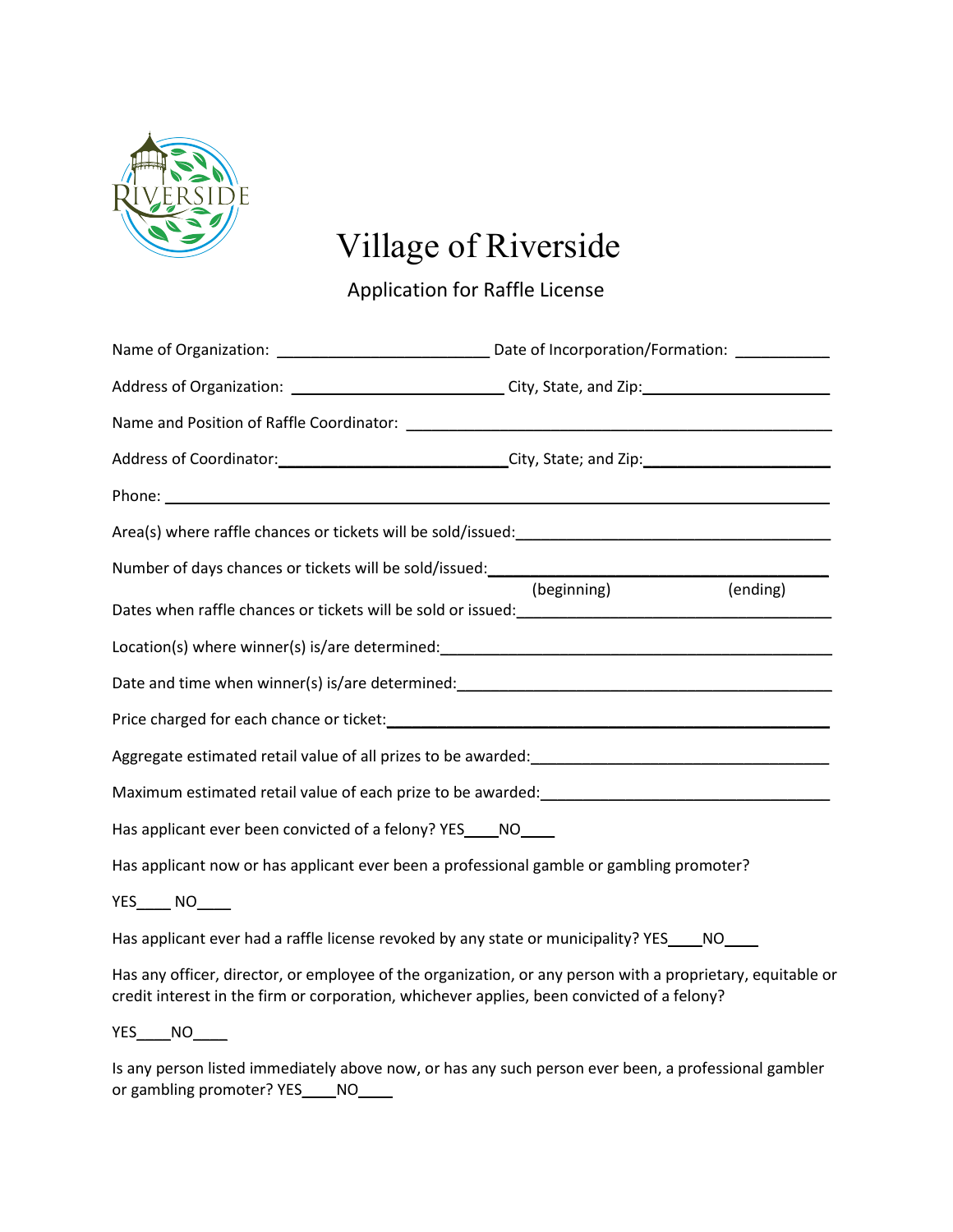#### **REQUIRED ATTACHMENTS**

Attach to this application a notarized statement signed by the presiding officer and secretary of the organization attesting to the not-for-profit character of the licensee organization; the year the organization was established and the number of years it has been in continuous existence; and the date of filing of the most recent annual report, if any. If there are none, please describe in the notarized statement the purpose of the organization and how it was established.

If this is the organization's first application for a raffle license in the Village of Riverside, also attach to this application a copy of the organizational documents, if any.

### **AFFIRMATION**

I affirm for myself and on behalf of the organization the above statements are true and I understand and agree to abide by the ordinances of the Village of Riverside and the laws of the State of Illinois as incorporated by ordinances of the Village in the conduct of the raffle, and verify that I have been given a copy of the Village's Raffles Ordinance ad have read it. Within forty-five (45) days of the determination of the winning chance(s) or ticket(s), I agree to submit a report to the Village of Riverside, which includes the gross receipts, expenses, and net proceeds from the raffle, and the distribution of the net proceeds, in accordance with State Statute and the Village Ordinance. I understand that any license issued by the Village is valid for only one raffle. I consent to a background check by the local police, if such is deemed necessary. If applicant is an organization, such consent shall apply to officers, directors and employees of the organization.

| Signed                    | Date                                                             |  |
|---------------------------|------------------------------------------------------------------|--|
| Raffle Manager            |                                                                  |  |
| Return completed form to: | Village of Riverside<br>27 Riverside Road<br>Riverside, IL 60546 |  |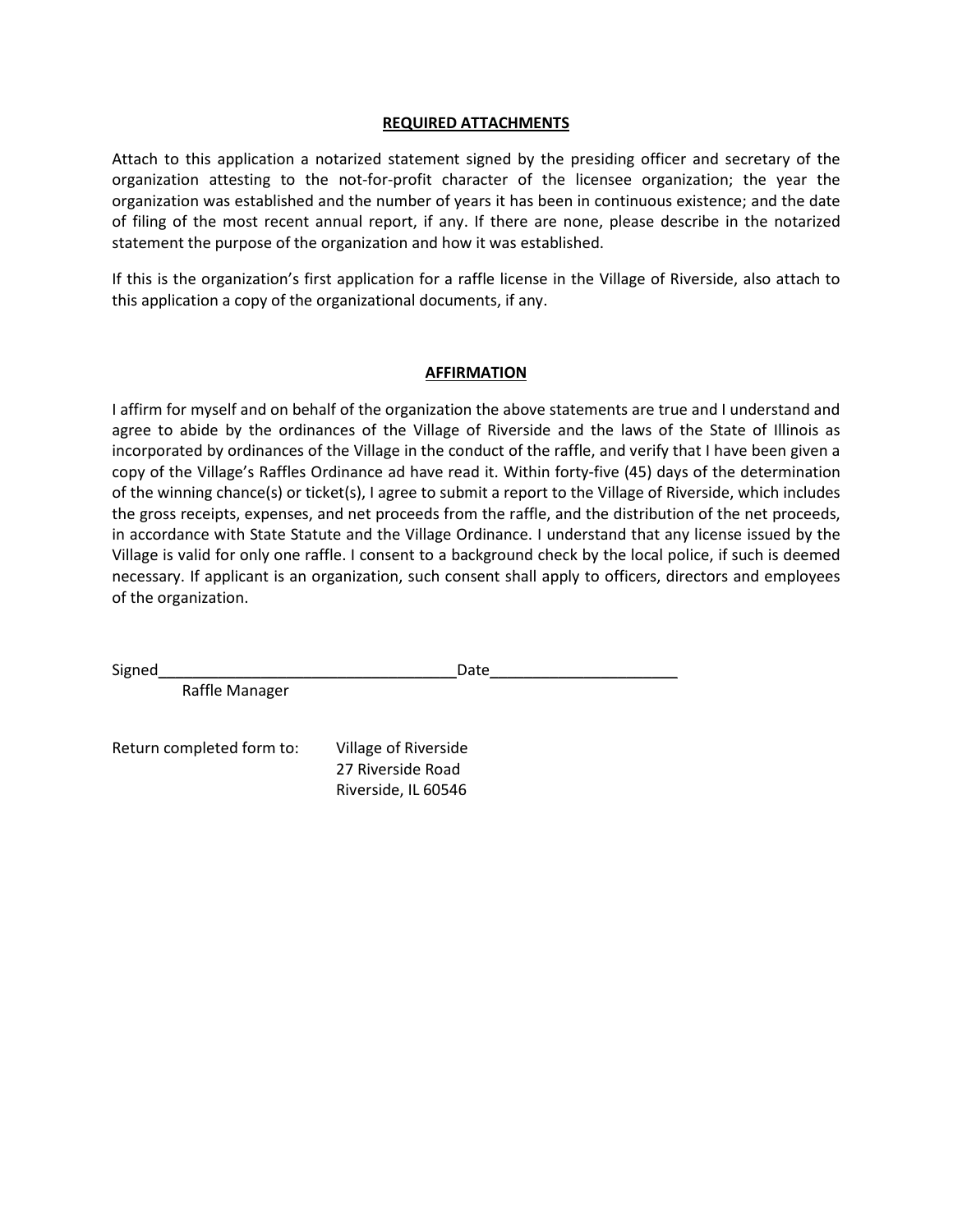### Remember:

The price of a raffle ticket cannot exceed \$200.

The retail value of the prize(s) awarded cannot exceed \$200,000.

180 days is the maximum amount of time that a raffle ticket can be sold before the prize(s) is awarded.

Raffle tickets must contain the name and address of the organization, the date of the drawing, and the prize(s) that is to be awarded.

If a raffle is cancelled for any reason, all raffle sales must be refunded within 45 days.



What You Need to Know About Conducting a Raffle in Riverside



Village of Riverside *Tel: (708) 447-2700*